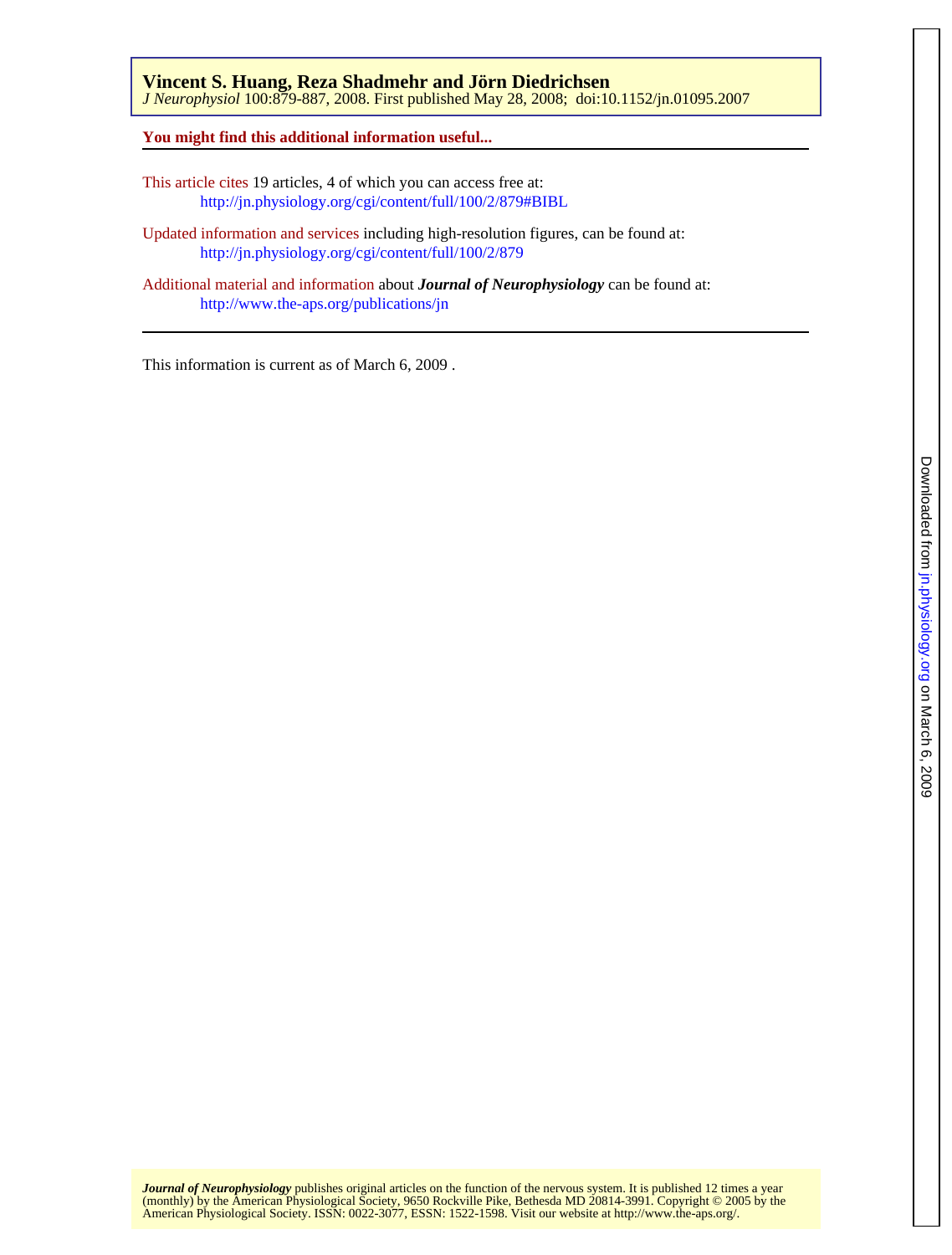# Active Learning: Learning a Motor Skill Without a Coach

# **Vincent S. Huang,<sup>1</sup> Reza Shadmehr,<sup>1</sup> and Jörn Diedrichsen<sup>2</sup>**

1 *Laboratory for Computational Motor Control, Department of Biomedical Engineering, Johns Hopkins School of Medicine,* Baltimore, Maryland; and <sup>2</sup>School of Psychology, Bangor University, United Kingdom

Submitted 3 October 2007; accepted in final form 25 May 2008

**Huang VS, Shadmehr R, Diedrichsen J.** Active learning: learning a motor skill without a coach. *J Neurophysiol* 100: 879 – 887, 2008. First published May 28, 2008; doi:10.1152/jn.01095.2007. When we learn a new skill (e.g., golf) without a coach, we are "active learners": we have to choose the specific components of the task on which to train (e.g., iron, driver, putter, etc.). What guides our selection of the training sequence? How do choices that people make compare with choices made by machine learning algorithms that attempt to optimize performance? We asked subjects to learn the novel dynamics of a robotic tool while moving it in four directions. They were instructed to choose their practice directions to maximize their performance in subsequent tests. We found that their choices were strongly influenced by motor errors: subjects tended to immediately repeat an action if that action had produced a large error. This strategy was correlated with better performance on test trials. However, even when participants performed perfectly on a movement, they did not avoid repeating that movement. The probability of repeating an action did not drop below chance even when no errors were observed. This behavior led to suboptimal performance. It also violated a strong prediction of current machine learning algorithms, which solve the active learning problem by choosing a training sequence that will maximally reduce the learner's uncertainty about the task. While we show that these algorithms do not provide an adequate description of human behavior, our results suggest ways to improve human motor learning by helping people choose an optimal training sequence.

# INTRODUCTION

A game like golf involves learning a number of specific subskills. Each golf club has a different weight and length and therefore varying degree of difficulty and accuracy. At the driving range a novice golfer gets a bucket of golf balls and practices with each golf club (i.e., skill components). A successful player needs to develop a high proficiency with all clubs. While we may have a coach that closely supervises our training and tells us which club to practice, most of our training time is spent alone: we must autonomously choose the skill component to practice. What factors affect our choices during training?

In the field of machine learning, this problem is termed "active learning." The learner has access to a list of training examples; each example focuses on a different component of the task (e.g., a golf swing using the driver). There is no preset curriculum nor is there an instructor; therefore the learner picks out its own curriculum, one practice example at a time. Examples can be repeated if necessary, but the ultimate goal is to improve in the overall task performance with a minimum number of examples. How should one pick the training examples?

There are a number of potential criteria for such a decision. For example, one could use random exploration to minimize statistical bias, or select examples to minimize the element of surprise (Einhauser et al. 2007). In general, we are often faced with decision whether to exploit known alternatives or explore unknown ones. How the nervous system makes decisions in these situations remains an open question (Cohen et al. 2007). However, Cohn et al. (1996) suggested that in the case of active learning (i.e., choosing training examples), an optimal solution can be obtained if the goal is to minimize the uncertainty of the learner. In the current study, we will apply this approach in a human motor learning task and test whether behavior is well described by such a selection criterion.

# *Active learning*

Mathematically, we can summarize active learning of a motor task as follows. The student has to learn a task consisting of *P* different components or behaviors, indicated by the multinomial variable *x* between 1 and *P*. A task component can be defined as a subtask in which mastery is required for the attainment of the overall task goal. The correct or optimal motor output is an observable but currently unknown function of the task component,  $y(x)$ . The learned behavior for each task component can be described by a set of parameters. For simplicity and without loss of generality, we assume here that each task component is described by a single parameter. Thus in our simple case, the learner has a set of parameters  $[w^{(1)} \dots w^{(P)}]$  representing the knowledge of the movement required for each task component. For example, in our task, the subject was asked to compensate for a force perturbation when making reaching movements toward a number of different targets. Here  $w^{(1)}, \ldots, w^{(P)}$  represent the estimated force that the subject needs to produce for each movement direction to counteract the force perturbation. In other words, the parameters constitute the learner's model of the task.

On trial *n* with component  $x_n$ , the learner produces the movement  $\hat{y}_n = w_n^{(x_n)} + \varepsilon_n$ , the estimated force plus random motor error  $\varepsilon_n$ , and observes the correct answer  $y_n$ . A general class of learning rules is gradient descent: The learner updates his own knowledge by the difference between actual and desired output, using the learning gain  $K_n$  (Donchin et al. 2003; Huang and Shadmehr 2007; Thoroughman and Shadmehr 2000)

$$
w_{n+1}^{(x_n)} = w_n^{(x_n)} + K_n(y_n - \hat{y}_n)
$$
 (1)

The problem of active learning in this context is to pick the next training example  $x_n$  such that overall performance in the

Address for reprint requests and other correspondence: V. Huang, 710 W. 168th St., Rm. 13-12, Motor Performance Laboratory, Columbia University Neurological Institute, New York, NY 10033 (E-mail: vh2181@columbia.edu).

The costs of publication of this article were defrayed in part by the payment of page charges. The article must therefore be hereby marked "*advertisement*" in accordance with 18 U.S.C. Section 1734 solely to indicate this fact.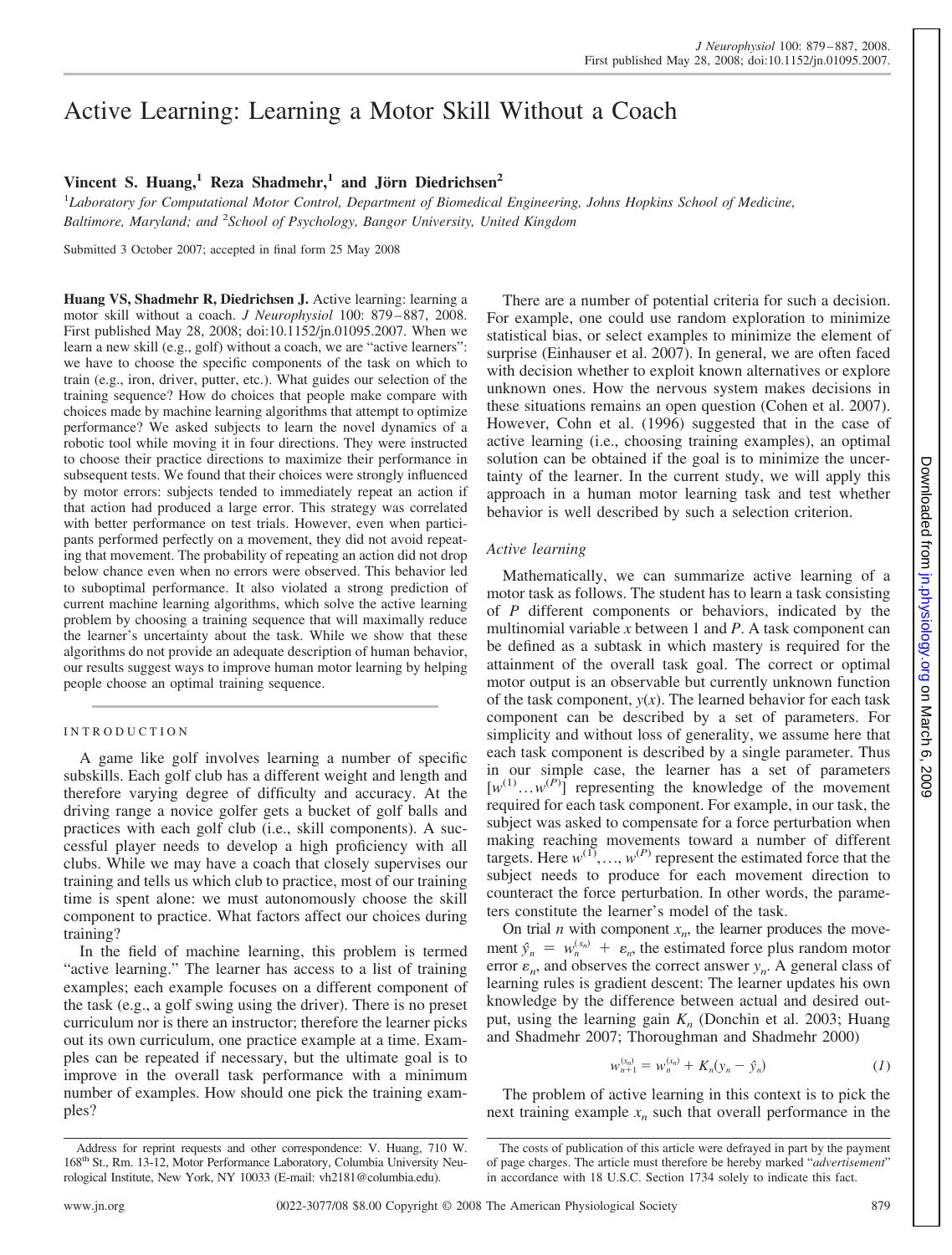task space can improve. In coached (i.e., passive) learning and most motor learning experiments, this problem does not arise because  $x<sub>n</sub>$  is determined by the teacher or experimenter. Now what would constitute a good criterion to choose  $x_n$ ? Cohn and colleagues (1996) suggest that a learning system should attempt to reduce the expected squared error on the trial *after* the learning trial *n*. That is, the learner should try to pick a training example on trial *n* so that after he or she has learned from this training example following *Eq. 1*, the performance averaged across all skill components will be maximally improved.

For an unbiased learner (a learner who does not show systematic constant errors), the expected squared error on trial  $n + 1$  is equal to the uncertainty the learner has about his learned output  $\hat{y}$ . Therefore good training examples will maximally reduce the uncertainty on the parameters  $w^{(1)}, \ldots, w^{(P)}$ after the learning. As we show in APPENDIX 1, this translates into a selection rule in which the learner should pick the task component in which the uncertainty prior to the learning trial is highest. This task component then will maximally benefit from learning on trial *n*, therefore also maximally reducing overall uncertainty. This decision rule is optimum for a number of different learning rules, including gradient descent with a constant learning rate, as well as learning using a Kalman filter (APPENDIX 1). Furthermore the decision rule also holds for a learner who forgets from trial to trial (APPENDIX 2), as long as the rate of forgetting is tuned to the rate of change in the environment (Koerding et al. 2007).

In all of these situations, learning in general leads to a reduction of uncertainty for the practiced task component. Therefore a learner who follows such a rule would not pick the same training example twice in a row; after practicing task component *x* on trial *n*, a different skill component will have a higher uncertainty. We ask here whether active learning in people follows this prediction and whether it can be described using an uncertainty-based decision rule.

Furthermore, we ask whether the choices during active learning are influenced by the error experienced during the last movement. When both the parameter and the motor noise  $\varepsilon_n$ are assumed to have Gaussian distribution, as is the case in the standard Kalman filter, the uncertainty of the model parameters will always be reduced for the component of the task that was practiced independent of the error observed. This would lead to the counterintuitive prediction that errors during active learning would not affect action selection.

However, there are versions of the Kalman filter that would increase the parameter uncertainty when a big error is observed. One example is a system where the output noise does not have a Gaussian distribution but is drawn from a mixture of Gaussians of identically zero means and different variances. In such case, the observation of a large error would lead to a reduced rate of learning (Kording and Wolpert 2004), and an increase in model uncertainty. Under the uncertainty-based selection rule, this would lead to repetitions of training examples when a large error is observed. However, any versions of such model would still predict that a learner should decrease its uncertainty when a small error is observed. Therefore any uncertainty-based selection model predicts that the learner is biased to not repeat an action when an error close to zero is observed.

To summarize, the uncertainty-based selection rule (Cohn et al. 1996) predicts that an optimal learner should choose the task component with the highest uncertainty. After that choice is made, the learner should be biased to not immediately repeat the same action on the next trial. Here we have taken the first steps in quantifying the factors that affect human choices in active learning of a motor skill. Can their choices be understood in the framework of uncertainty estimation? Do motor errors affect our choice of training? In the present study, we used a force-adaptation task in which subjects learned the task of compensating for force perturbation when making reaching movements. In *experiment 1*, we observed how human participants select their own sequence of actions to practice and how motor errors influence these choices. In *experiment 2,* we further explored the idea that the variance of observation might influence the subjective estimation of its reliability. We tested the hypothesis that the consistency of observation was a contributing factor to human participants' strategies by varying the variances of the perturbation applied to each of the four task components.

## METHODS

#### *Hitting game*

We used a hitting game to examine how the statistical properties of the training experience influenced the subjects' strategy in active learning (Fig. 1, *A–D*). The goal of the game was to become as proficient as possible at hitting a small target in one of four directions with a rapid center-out strike using a robotic manipulandum (Fig. 1*A*) (Huang and Shadmehr 2007; Hwang et al. 2003). Subjects' proficiency was rewarded with points in randomly interspersed test trials. During test trials, the computer chose the target for the subject. The closer the hand cursor came to the target, the greater the number of points. The score and the financial incentive depended solely on the performance on these test trials.

There were four possible targets, arranged on an invisible circle of a 10-cm radius. The targets were positioned at  $-15$ , 75, 165, and 255° such that they were perpendicular to each other to minimize generalization of motor adaptation (Donchin et al. 2003). Hand position was displayed at all times as a  $0.5 \times 0.5$ -cm white square cursor. At the beginning of each trial, the robot brought the hand to the center mark—a stationary  $0.5 \times 0.5$ -cm white square. Targets were then displayed as red squares. After a short, variable delay, the targets turned white and the center mark vanished—this was the "go" signal for the center-out strike. As the movement crossed the invisible 10-cm radius circle, a yellow dot appeared at the crossing point to emphasize the distance between the strike and the goal as a measure of reach error. If the movement duration was too long  $(>0.23 \text{ s})$ , a blue dot appeared instead. Beyond the invisible circle an elastic force field acted as a "pillow" to absorb the strike. On some trials the robot perturbed the movement with a velocity-dependent force field (see following text), which deflected the movement in clockwise or counter clockwise direction.

Because there were multiple targets present during active training trials, we needed to ascertain toward which target the subject was aiming. Therefore after each strike when the hand hit the pillow, subjects brought their hand back to the center of their intended target. At this point the center mark reappeared and the robot brought the hand back to the center.

## *Active training, passive training, and test trials*

Participants were tested on randomly interspersed test trials in which one direction was chosen at random for them. In between test trials, participants trained for directions of their choice (active learning) or a direction chosen randomly for them (passive learning) in either an active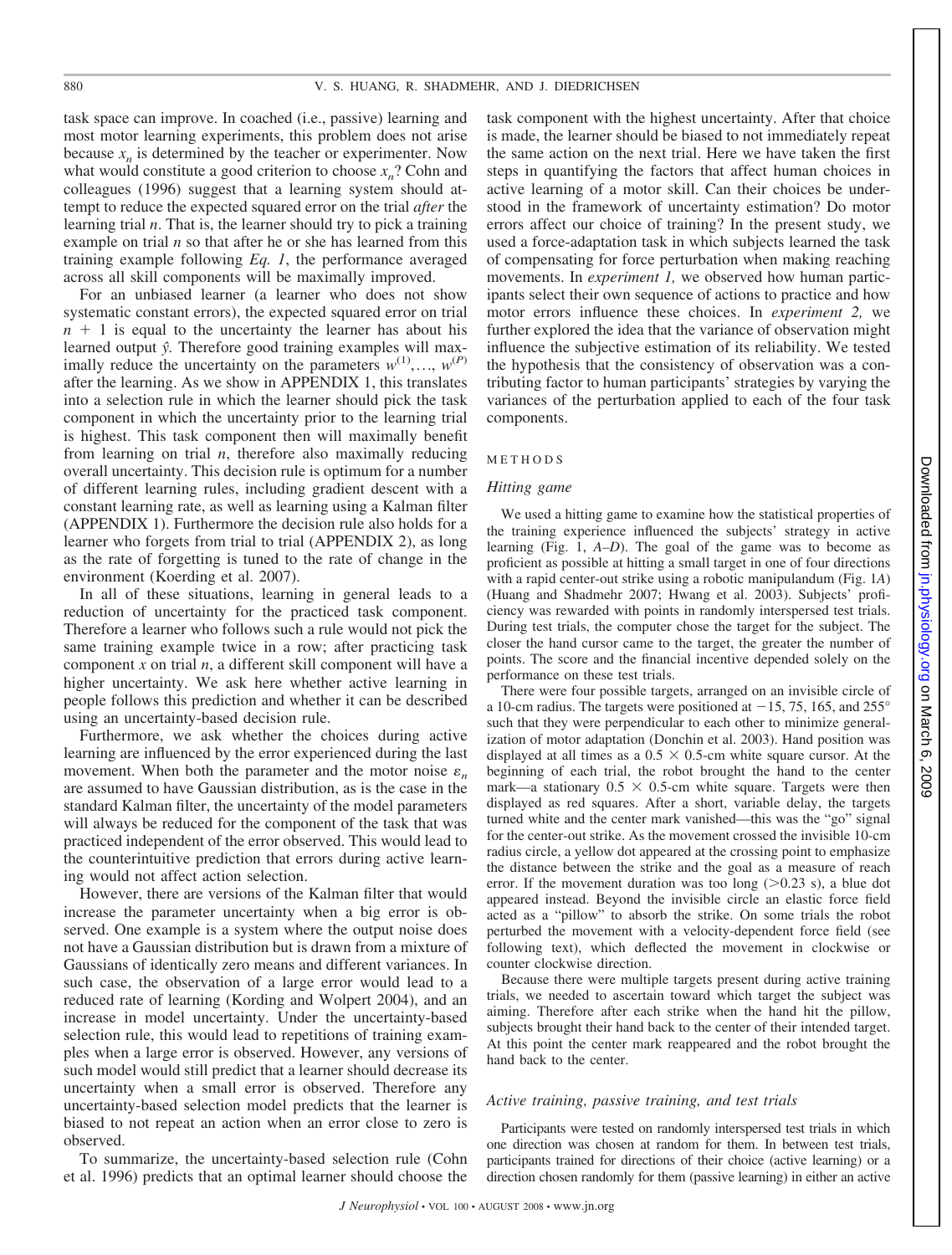

FIG. 1. *A*: experimental design. During active training sets, subjects chose the target of their movement. During passive training sets, the computer chose the target. Participants were tested for their performance at a random direction chosen by the computer during test trials. *B*: an example of *experiment 1* protocol for 1 subject. Each subject performed 16 sets of movements with pseudorandomly ordered conditions. *C*: an example of *experiment 2* protocol for 1 subject. *D*: force-target association patterns. Unknown to subjects, each of the 4 targets was associated with a type of perturbation during a block. In constant-in-null pattern, 1 of the target directions was associated with a viscous curl-force perturbation while the others were not associated with any force. In constant-in-random pattern, 1 target was associated with a constant viscous curl-force perturbation, while the other 3 were associated with perturbations in random direction and magnitude.

Downloaded from jn.physiology.org on March 6, Downloadedfrom [jn.physiology.org](http://jn.physiology.org) on March 6, 2009 5002

learning or passive learning block (Fig. 1, *A* and *B*). Comparison between the test trials in each type of blocks allowed us to assess the efficacy of the learning strategies. Participants were instructed to pick their movement directions in training trials so that they would maximize their performance in the test trials. We awarded participants a monetary reward dependent on the amounts of points earned in the test trials. It was made very clear that the score only reflected their performance in the test trials and not their performance on the training trials. This was important as we did not want to contaminate subjects' strategies during training with a greedy element of selecting an easy target for monetary return.

*Test trials* were randomly interspersed between the training trials (1 of 5) and clearly announced with the word "test" on the screen immediately before the trial started. The computer pseudorandomly picked the target among the four available to test the participants' performance. Performance was measured as the angular distance to the target at the point where the cursor crossed an invisible circle of 10 cm. Four accuracy levels were established: 5.16, 4.49, 3.61, and 2.48°. For each additional accuracy level achieved, the movement was award one additional point in that trial for up to a maximum of 4 points.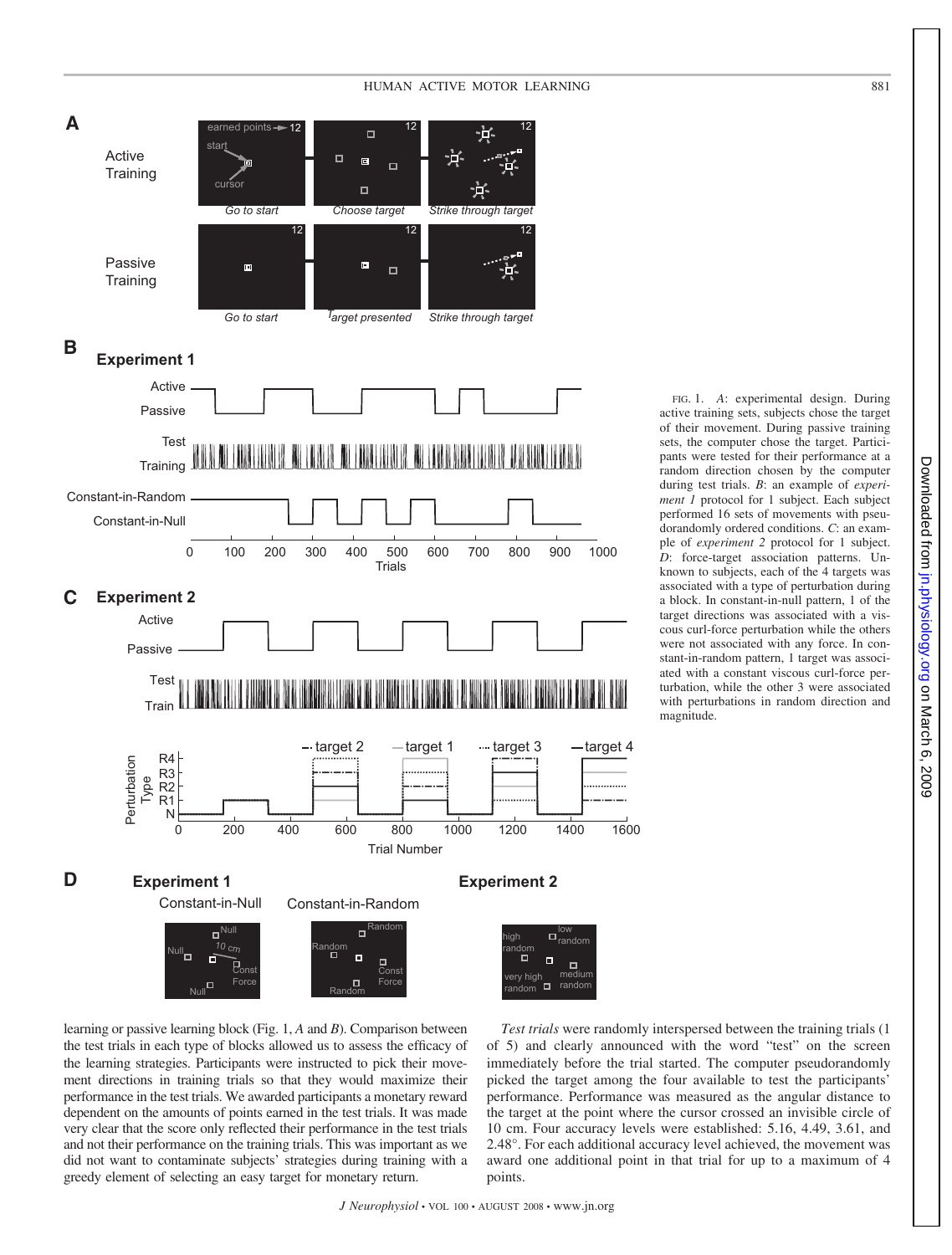Four of five trials were training trials. The experiments were divided into blocks of 60 trials (*experiment 1*) or 160 trials (*experiment 2*); each block was either active training or passive training. The schedule of active and passive training blocks is shown in Fig. 1, *B* (*experiment 1*) and *C* (*experiment 2*). In training trials of *active training blocks,* all four targets were available and the subject chose their target direction to aim. In training trials of *passive training blocks,* the computer pseudorandomly picked the target among the four available.

#### *Experiment 1*

Our objective was to determine whether errors that subjects experienced during active learning affected the subsequent choices that they made. To that aim, we considered two kinds of errors: errors that were due to a consistent perturbation and errors that were due to an inconsistent perturbation. To induce errors, we applied a velocitydependent force (viscosity of 10 Ns/m) that pushed the hand perpendicular to the hand movements toward some target directions.

The perturbations of each block of trials followed one of two patterns (Fig. 1*D*). In the *constant-in-null* pattern, movements toward three of the four targets were unperturbed (null or "N"), whereas movements toward one target were perturbed with a consistent curl force field (constant or "C"). The C target was assigned pseudorandomly for each block. The C target had a clockwise field for the first 30 trials of the block, and then the field switched to a counter clockwise field. A good active learning policy would have been to find the C target and continue to train mostly on that target.

It is possible that subjects would choose the C target because it was the only target that had any perturbation. In the *constant-in-random* pattern, again one target was picked to have a constant perturbation (C) that switched after 30 trials. In contrast to a constant-in-null block, however, a curl field was also presented during movements to the three remaining targets. These curl fields switched randomly between clockwise or counterclockwise fields (random or "R"). In these movements, the field had a random viscosity with a uniform distribution from  $-10$  to  $+10$  Ns/m to further mask the presence of the C target.

## *Experiment 2*

To further explore the idea that the variance of the perturbations i.e., the reliability of errors—influenced choices during active learning, we conducted a second experiment where the mean of the perturbations associated to the various targets were identical, but their variance differed (Fig. 1, *C* and *D*). Once again, four targets were available. At the start of each block (now 160 trials long), each target was assigned a curl field with a viscosity that had a mean of 10 Ns/m but a variance that was low (R1 target, viscosity uniformly drawn from 6 to 14 Ns/m), medium (R2 target, viscosity uniformly drawn from 2 to 18 Ns/m), high (R3 target, viscosity uniformly drawn from  $-2$  to 22 Ns/m), and very high (R4 target, viscosity uniformly drawn from  $-6$  to 26 Ns/m). Therefore observations at the R1 target should be the most consistent through out the block. Similar to *experiment 1,* participants earned points only during the sparsely distributed test trials in which the computer randomly tested participants' performance in one of the four targets. During these test trials, the viscosity was always 10 Ns/m (C targets).

#### *Softmax regression procedures*

We modeled the probability of choosing a target using a generalized linear model. We used a multinomial extension of logistic regression—softmax regression. The probability vector, *p*, of selecting target  $x_n$  ( $x_n = 1...P$ ) depends on the vector  $\mathbf{v}_n$ , which in turn was a linear function of three factors: the  $4 \times 1$  vector  $\ddot{\Theta}_{bias}$ , with the mean constrained to zero (i.e., 3 free parameters) modeled the preference of participants for one of the four particular targets,  $\theta_{\text{repeat}}$  modeled the preference of each subject to repeat the last movement direction  $x_n$ , and finally  $\theta_{\text{error}}$  modeled the increase in probability to repeat the last movement direction, as the absolute size of the last error  $|y_n|$  increased. By writing the last choice  $x_n$  as the vector of indicator variables  $\mathbf{x}_n$ , the full model can be written as

$$
\mathbf{v}_n = \Theta_{\text{bias}} + \theta_{\text{repeat}} \mathbf{x}_{n-1} + \theta_{\text{error}} \mathbf{x}_{n-1} |y_{n-1}| \tag{2}
$$

$$
\mathbf{p}_n = \begin{bmatrix} p(x_n = 1 | \mathbf{v}_n) \\ \cdots \\ p(x_n = P | \mathbf{v}_n) \end{bmatrix} = \text{softmax}(\mathbf{v}_n) = \frac{\begin{bmatrix} \exp(v_n^{(1)}) \\ \cdots \\ \exp(v_n^{(P)}) \end{bmatrix}}{\sum_{j=1}^P \exp(v_n^{(j)})}
$$
(3)

We fitted the parameters  $\Theta_{\rm bias}$  ,  $\theta_{\rm repeat}$  and  $\theta_{\rm error}$  by maximizing the log-likelihood of the data given our model using numerical methods (Matlab fminsearch).

#### *Participants*

Sixteen subjects participated in *experiment 1* and another 16 in *experiment 2*. For *experiment 1,* the experiment was counter-balanced across subjects for the order of the perturbations (constant-in-null and constant-in-random) and training conditions (active and passive). Subjects were healthy, right-handed, and naïve to the purpose of the experiment. Procedures and protocols were approved by the Johns Hopkins Medicine Institutional Review Board and participants gave their written consent prior to the experiments.

#### RESULTS

#### *Errors in the last movement influence action selection*

If active learners estimate the uncertainty about the desired output and then choose to train on a component on which they are most unsure (APPENDIX 1, *Eq. A9*), they should have a tendency *not* to practice in the same direction as the last trial. Contrary to this prediction of uncertainty-based models, our participants repeated the last movement direction with a probability of  $35 \pm 12\%$  (Fig. 2A), significantly higher than just choosing a direction at random [2-tail *t*-test,  $t(15) = 3.46$ ,  $P \le$ 0.01]. When the participants decided to switch, they picked each of the other three directions with equal probability.

The probability of repeating a direction was also strongly modulated by the amount of error that the subject experienced in the previous trial. In Fig. 2*B*, we plotted the probability of repeating the last direction as a function of the absolute size of the error on the last trial. We found that probability of repeating a direction was an increasing function of the error size [1-factor ANOVA,  $F(9,159) = 5.51, P \ll 0.001$ ]. Therefore a larger error in trial *n* led to an increased likelihood of repeating the same direction in trial  $n + 1$ . This was the case for both blocks in which movement to the remaining targets were unperturbed (constant-in-null pattern) or perturbed by a random force field (constant-in-random pattern).

#### *Participants repeated even well-learned task components*

When there were little or no errors in a trial, the probability of repeating the target approached 25%, the rate of random selection. Under any uncertainty-based models, the observation of a zero error should have decreased the uncertainty about the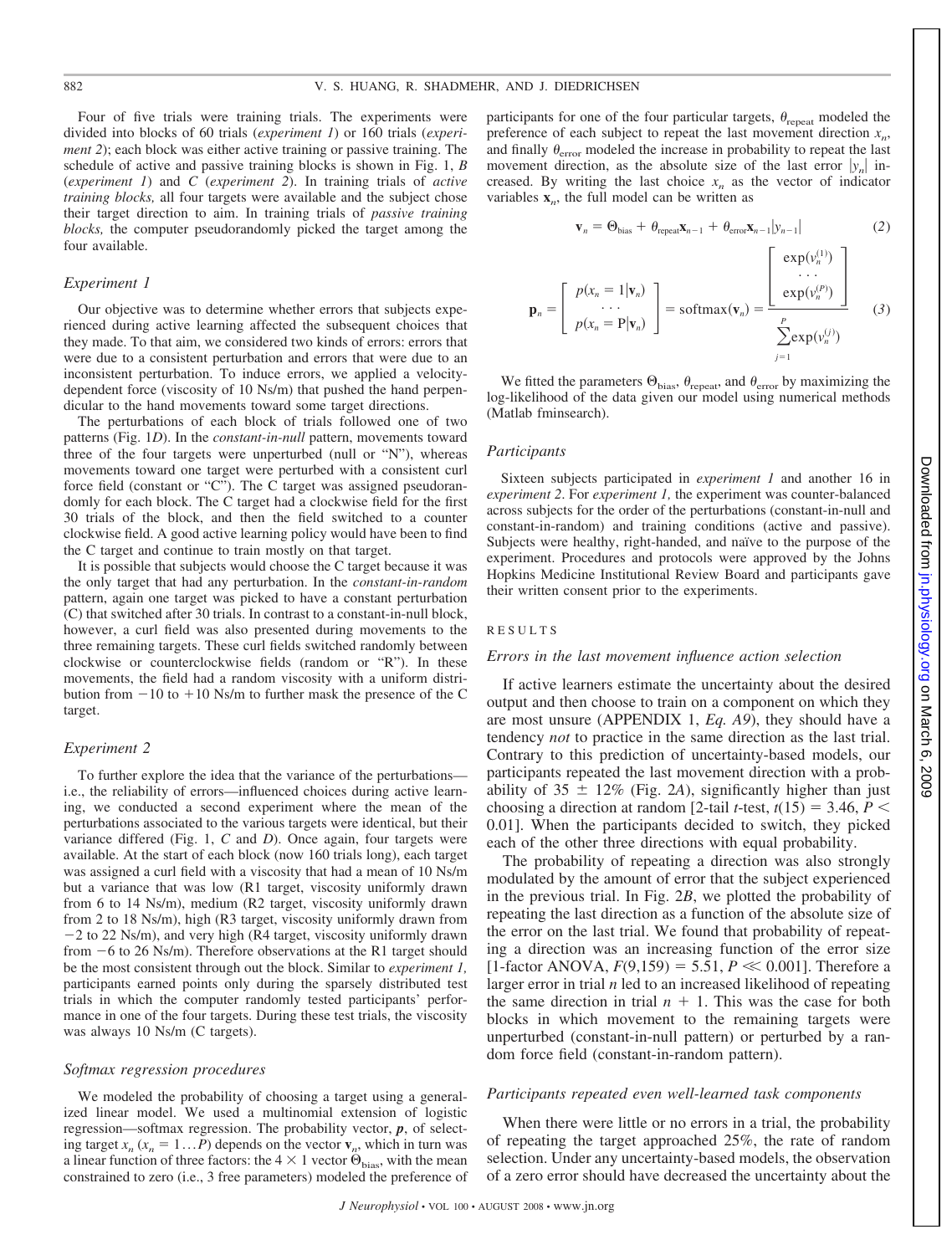

FIG. 2. *A*: probability of switching training directions from trial *n* to trial  $n + 1$ . The abscissa indicates the direction and the magnitude of the switch; 0 target switch means that the target of trial *n* was repeated in trial  $n + 1$ . White bars indicate the average probabilities of each switch options. Error bars indicate SE across participants. *B*: probability of repeating a target as a function of the absolute size of the recently experienced error, separated by the type of force-target patterns. - - -, the average fit using the softmax regression model. Error bars indicate SE across participants.

corresponding task component. This would have then lowered the learner's probability of selecting this direction again below the probabilities of the other directions. While our data showed that error was a robust factor in encouraging repetition of a previously selected direction, a trial with a small error did not reduce the probability of re-selection of the same movement direction below chance as the uncertainty model had suggested. Participants, therefore clearly violated a fundamental prediction of uncertainty-based active learning models. Subjects completed a postexperimental questionnaire. While two subjects reported that they were repeating large error movements, cognitive responses were inconsistent across subjects.

To quantify these observations we estimated the contribution of error and the tendency to repeat a direction even in the absence of an error using softmax regression (a multinomial extension of logistic regression, see METHODS). The regression included a term to capture biases toward specific targets, a term that determined the probability of repeating a direction in the absence of error ( $\theta_{\text{repeat}}$ ), and a term that captured how much the probability of repeating increased with the absolute size of the last error ( $\theta_{\text{error}}$ ). From the estimated parameters, we were able to reproduce the sequence and trends of participants' choices (dashed line, Fig. 2*B*). While we did not find any significant bias toward any of the four targets [1-factor ANOVA,  $F(3,60) = 1.04$ ,  $P = 0.38$ ], nearly all participants showed a positive  $\theta_{\text{error}}$ , indicating that they were more likely to repeat an action when a large error was encountered [2-tailed *t*-test,  $t(1,15) = 3.6, P < 0.01$ . Once we accounted for the size of the error,  $\theta_{\text{repeat}}$  was not significantly different from zero,  $[t(1,15) = 1.0, P = 0.32]$ . That is, participants chose the well-learned movement direction just as likely as the other directions even when no error was encountered. This clearly violates the prediction of uncertainty-based selection models, as any variant of this model would have predicted a bias away from a just-practiced skill component when no error was encountered.

## *Relationship between selection strategy and performance*

How did the participants' active learning strategies affect their performance? In general the average absolute errors in test trials were slightly, but not significantly bigger after active learning compared with passive learning blocks [paired *t*-test,  $t(15) = -0.238$ ,  $P = 0.82$ . We postulated that subjects might have used a combination of good (e.g., error-dependent repetition) and bad strategies (e.g., blind repetition). We looked at the correlation between strategy and performance on test trials after active learning. Because performance was determined largely by the overall proficiency of the participants, for each participant, we subtracted the average error during test trials after active learning from the average error after passive learning. The difference was then correlated with individual parameter estimates ( $\theta_{\text{repeat}}$  and  $\theta_{\text{error}}$ ) from the softmax regression. A positive correlation of the parameter with the difference in errors indicated that this strategy facilitated learning, while a negative correlation indicated that this strategy hurt learning.

There was a positive correlation between error sensitivity and later active test performance (1-tail Spearman's correlation,  $r = 0.48$ ,  $P < 0.05$ ). Participants who sought to train in directions where their errors were big performed better in subsequent testing (Fig. 3,  $\theta_{\text{error}}$ ). Importantly, two participants that displayed error avoidance (negative values for  $\theta_{\text{error}}$ ) showed poorer performance relative to their own performance



FIG. 3. Scatter plots of the values of model parameters (*x* axis) against the difference of the sizes of test trial errors between active training blocks and passive training blocks (*y* axis). Positive values on the *y* axis indicate better performance after active compared with passive learning. The tendency to repeat a movement direction when a large error was observed  $(\theta_{\text{error}}, \text{ left})$ correlated positively with performance on test trials. The tendency to repeat a target even in the absence of an error  $(\theta_{\text{repeat}}, \text{right})$  led to worse outcomes.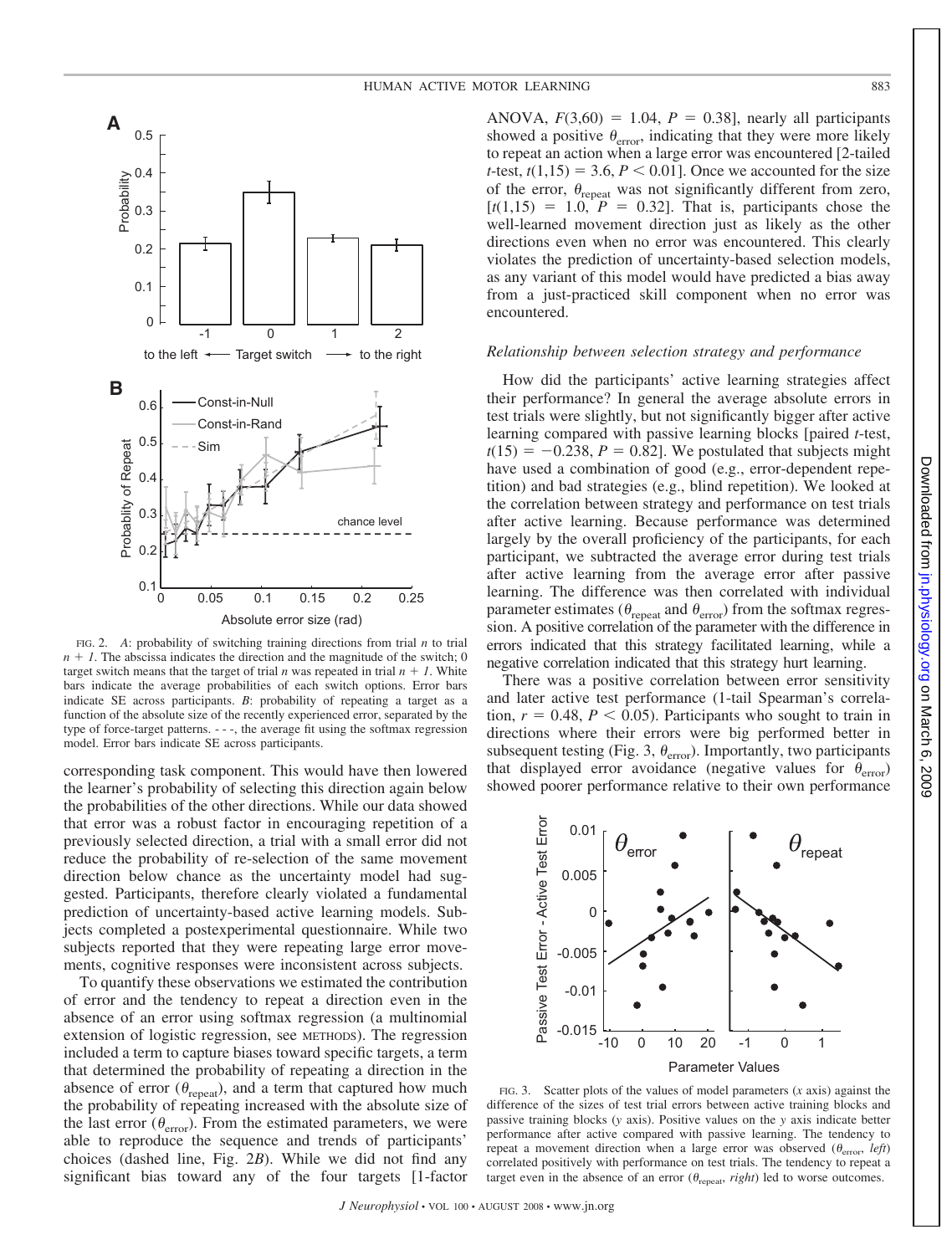after passive learning. Furthermore, we found a strong negative correlation between  $\theta_{\text{reheat}}$  and subsequent test performance (Fig. 3). The more likely participants repeated a direction (after the influence of the error size has been accounted for) the worse was their test trial performance (1-tailed Spearman's correlation,  $r = -0.60$ ,  $P < 0.01$ ). Thus the violation of the optimal active learning strategy indeed hurt the performance of the participants in the active compared with the passive learning condition. These analyses show that the individual's active learning strategy influenced later performance on test trials. Furthermore, repetition of targets in the absence of errors led, as predicted by uncertainty-based models (Cohn et al. 1996), indeed to poorer learning outcomes.

# *Variance of the error signal*

One reason to re-select the last direction despite no errors may be that one is trying to estimate the consistency of the observation. For example, if a participant found that for one direction the perturbation changed randomly from trial to trial, a good active learning strategy would be to ignore this direction because training here could not lead to further improvement. Did the variance of the perturbations affect the choices?

To test this idea, we introduced a condition— constant-inrandom—in which one direction was perturbed with a constant force field ("C" target), whereas the other three were perturbed with a random force field ("R" targets). To assess the influence of consistency, we attempted to match the absolute sizes of the errors of the movements toward all the directions. Because participants would adapt to the constant force field, we introduced a stronger field in the constant target than in the random ones and flipped the perturbation direction after 30 trials (Fig. 4*A*). As a result the errors for the constant target were large immediately after the onset of the block and after the switch. However, the errors in the "C" target became smaller than the "R" targets by the end of each phase.

To account for these remaining differences in error, we selected trials that had similar performance in C and R targets (dotted trials in Fig. 4A; paired *t*-test for each trial and each participants,  $P > 0.15$ ). For these trials, we found that the probability of choosing a "C" target was not different from choosing an "R" target [Fig. 4*B*, 2-tailed *t*-test,  $t(30) = -0.43$ ,

 $P = 0.67$ ]. Therefore variance of perturbations did not appear to influence choice.

While we attempted to match the absolute error size in *experiment 1,* the average size of the force field was different. Furthermore, the number of trials in a block (30) might have been too small to allow participants to estimate variance for the different skill components. To address these concerns and to test for the influence of error variance explicitly, we designed a second experiment in which the averages of the force perturbations were matched, and participants made substantially longer sequences of movements (160 per block). The perturbations associated with each target were drawn from a distribution that had identical mean (10 Ns/m). Each target in a block had a perturbation variance that was low, medium, high, or very high (Figs. 1*D* and Fig. 5*B*, abscissa). We labeled the corresponding targets R1, R2, R3, and R4 (Fig. 1*C*). Participants adapted to the mean force field for all four variance levels as seen in the decrease of mean error over many trials. However, trial-to-trial variance of errors remained high for movements with highly variable perturbation [1-way ANOVA,  $F(3,63) = 30.45$ ,  $P \ll 0.001$ ; Fig. 5, *A* and *B*, abscissa).

To determine whether the variance of the error influenced the choices during active learning, we first needed to account for the influence of the mean absolute error on choice because it increased with perturbation variance. We therefore used the same softmax regression approach as in *experiment 1.* As in *experiment 1,* we found that the error size of the last trial posed a significant influence on the target selection of next trial [2-tailed *t*-test,  $t(15) = 2.54$ ,  $P < 0.05$ ]. Participants also showed a slight tendency to repeat the last target even in the absence of error [2-tail *t*-test,  $t(15) = 1.77$ ,  $P = 0.09$ ], again violating the uncertainty-based models. Using these parameters, we then predicted the probability to practice on targets of each variance level assuming that participants did not have a bias toward wither low- or high-variance targets (Fig. 5*B*). The observed probabilities were not significantly different from these predictions [2-factor ANOVA,  $F(3,93) = 0.443$ ,  $P =$ 0.72]. For cross-validation purposes, we also used the parameters fitted using *experiment 1* data, and again, the observed probabilities were not significantly different  $[F(3,93) = 1.123$ ,  $P = 0.334$ .



FIG. 4. *A*: average error for the constant and random targets as a function of trial number in active training. Graph shows initial high errors for the constant target with subsequent learning.  $\bullet$ , the trials that were picked in which the average absolute error size were matched for constant and random targets. The vertical bars indicate the SE across participants. *B*: overall probability of visiting a constantforce target vs. a random-force target for trials of matched absolute error sizes  $(\bullet \text{ in } A)$ .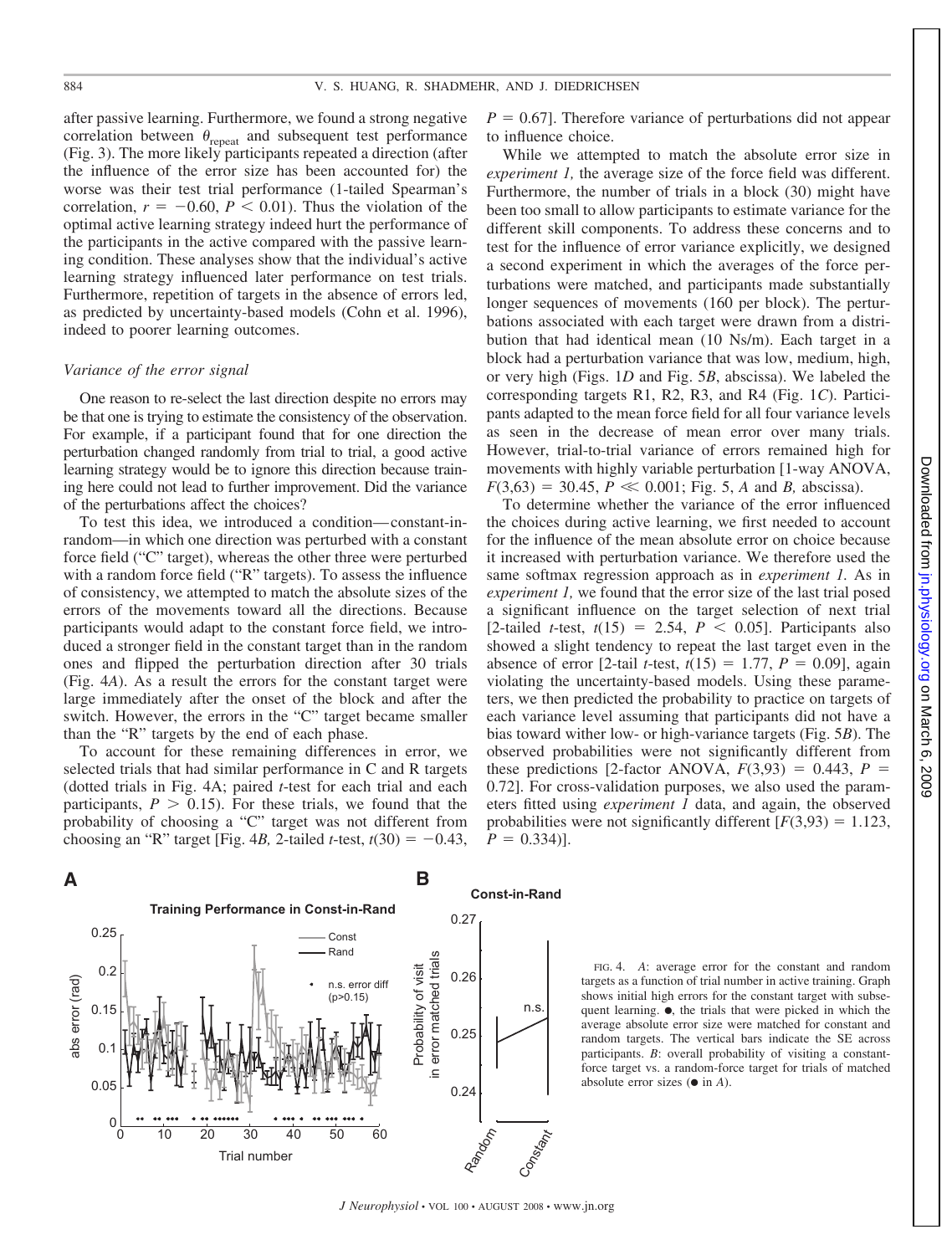

FIG. 5. *A*: average movement error separated by the variance of the perturbation (target  $R1$  = smallest,  $R4$  = highest variance). The vertical bars indicate the SE across participants. *B*: overall probability of selecting a target direction with small  $(R1)$ , medium  $(R2)$ , high  $(R3)$ , and very high  $(R4)$ perturbation variance. Plotted are the actual probabilities, simulated probabilities using parameters obtained from logistic regression of *experiment 2* and simulated probabilities using parameters from *experiment 1* for cross-validation. - - -, the predicted probability for an unbiased learner.

Finally, it is possible that participants repeated even highvariance targets because they attempted to reduce their motor variance strategically through an increase in stiffness for these movement directions (Burdet et al. 2001). To test for this possibility, we estimated the stiffness of the arm for each movement direction and variance level. While the stiffness varied systematically with the movement direction, reflecting the natural anisotropy of the arm (Mussa-Ivaldi et al. 1985), our estimates were not influenced by the variance of the target,  $(F(3,58) = 1.80, P = 0.157).$ 

In summary, the results of *experiment 2* demonstrated that participant's choices were influenced by the absolute size of the error of the last movement but not by the variance of these errors, at least as measured over 160 trials.

# DISCUSSION

The presented study, to our knowledge, is the first to investigate active learning strategies in human motor control. We used a task that had multiple components (movement directions). The participants' goal was to choose their own training schedule so that they would become proficient in all components of the task. We found that the choices made by the learners were dominated by two main factors.

First, when subjects encountered a task component that resulted in large performance errors, they repeated that movement. It is intuitively clear that this strategy should lead to better learning as compared with random selection of task components: big errors can indicate a mismatch between the current estimate of the force perturbation and the correct value and therefore indicate the need to learn. Participants who sought out movement directions with large errors were more successful in subsequent test trials; participants who avoided errors were comparatively less successful.

Our second finding was that after performing a perfect movement (i.e., no errors), participants did not avoid that task component. Current algorithms in machine learning show the opposite tendency: making an observation close to an action component reduces the model uncertainty in the neighborhood of this observation and therefore reduces the probability of re-selecting this component in the next training trial. People did not follow this strategy during active learning. When no error was observed in a movement direction—a situation in which the estimated uncertainty of the output should have been reduced, they did not avoid this movement direction. This behavior was suboptimal as it was correlated with poorer test performance after active learning. Thus reducing the tendency to repeat well-executed task components may help people improve overall task performance.

Why do people repeat task components even when the last error was very small? We tested the hypothesis that this might reflect a strategy to test the consistency or variance of the task component. Such knowledge could then be used to avoid task components in which large errors arise from high variance of the environment rather than from a large mismatch between average required and average produced motor behavior. We found that while participant's choices were dependent on the absolute size of the last error, they were insensitive to the crosstrial variance of these errors. The results can imply one of two things. First, participants may not estimate the variance of the error signal over multiple trials. This is congruent with recent results that showed that variance of reward values does not influence decisions (Daw et al. 2006). Alternatively, it may imply that participants were trying to reduce the variance of the errors for movement directions with high trial-to-trial variance through a strategic increase in stiffness (Burdet et al. 2001). While this remains a possibility, our analysis suggests that they were not successful in doing so. As a result, we concluded that the strategy of re-selecting the target was suboptimal. Indeed for most participants who showed this behavior performance after active learning was slightly worse than after passive learning in which trials were picked at random.

Thus participants repeated already learned skills rather than explore new, untrained task components. Indeed, performance during training trials was better during active learning than during passive learning likely due to the larger number of target repetitions during active learning. While this strategy led to poorer performance in the short term, it may have increased the motivation during the task. Recent studies indicate that positive, motivating feedback may increase retention of learned motor skills in the long-term (Chiviacowsky and Wulf 2007). The optimality of the active machine-learning algorithm only reflects the minimization of cost terms asso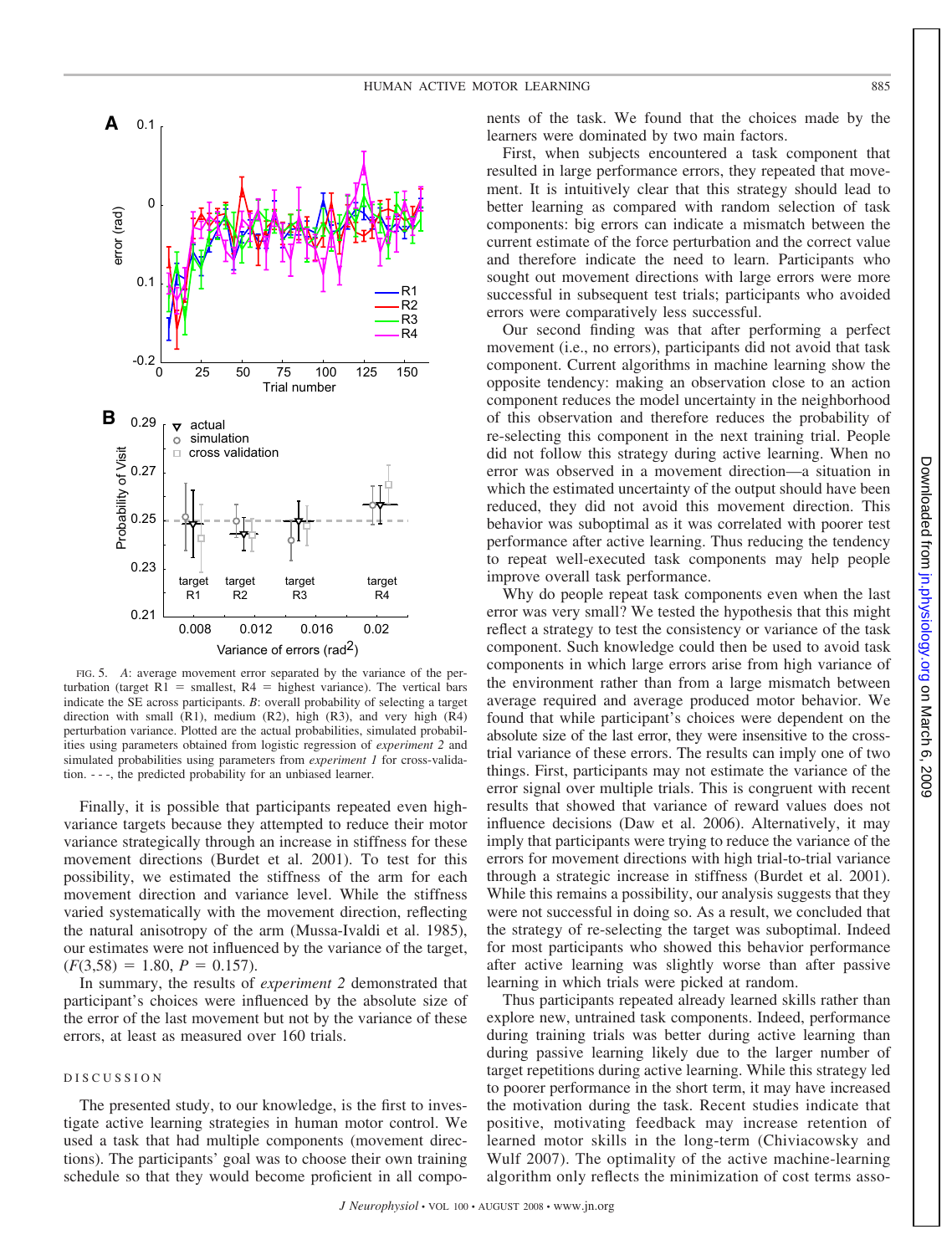ciated with the explicit task goal. Therefore it is possible that repeating a task stems from its benefits over a long-term period, a component that we did not assay in our protocol. In addition, it is possible that as the targeted skill involve more variables, other principles may determine the optimal active learning strategy (Wulf and Shea 2002). Indeed there is evidence that the sequence of learning examples affects retention properties of the acquired skill. In a task where participants were asked to learn three different punch styles, people who trained with a random schedule—practice trials on all three styles were conducted intermittently—retained their performance better after 10 min and after 10 days, when compared with people who trained one style at a time (Shea and Morgan 1979). Similar results emphasizing the benefits of concurrent and intermixed training of several subskills as a whole were found in basketball shooting (Memmert 2006), pistol shooting (Keller et al. 2006), surgery training (Brydges et al. 2007), and three-dimensional spatial orienting (Shebilske et al. 2006). For example, in the basketball study, it was found that people had better acquisition when shooting positions were blocked but better retention of the skills when shooting positions were randomized.

These results raise the possibility that choices made during training can have different effects on short-term versus long-term measures of performance. Based on our study we can only make inferences about the short-term effects of these choices. However, because most evidence suggest an improvement of long-term retention with intermixing of training examples, we think it is likely that these results would generalize to a longer time scale. Our results highlight that humans do not always choose the optimal learning strategy when given the chance to select their own training sequence, possibly preferring immediate positive feedback to the chance of exploring new, unlearned task components. We showed that we can separate aspects of learning strategy that improved overall performance from aspects that impaired performance. Our findings imply that it should be possible to design adaptive algorithms, i.e., an artificial coach, that would lead to better short-term gains than random training and, in particular, better than what the students are likely to do on their own. Specifically, the present results predict that an artificial coach could be designed that produces better performance simply by instructing the student to repeat task components only when the last error in that component was large. Such adaptive training algorithms may play a useful role in sports training, as well as robot-based rehabilitation training after stroke or developmental disabilities.

#### APPENDIX 1

Let us assume a task consists of *P* different skill components or behaviors  $(x = 1...P)$ , and that the learner's current skill level can be expressed by a set of corresponding parameters  $w^{(1)}, \ldots, w^{(P)}$ . For example, in the force adaptation task,  $-w^{(1)}$ , ...,  $-w^{(P)}$  represent the estimated magnitude of the force perturbation and  $w^{(1)}$ , ...,  $w^{(P)}$  represent the estimated magnitude that the subject should produce to counteract the force perturbation (i.e., the internal model of the task). On each trial, the produced output  $\hat{y}_n$  for a particular component  $x_n$ depends on the corresponding parameter plus some motor noise  $\rho_n$ , a random variable with zero-mean and variance  $\sigma^2$ 

$$
\hat{y}_n = w_n^{(x_n)} + \varepsilon_n \tag{A1}
$$

After an action on trial *n*, the system learns from the performance error, the difference between the actual  $\hat{y}_n$  and optimal output  $y_n$ . Thus on each trial

$$
w_{n+1}^{(x_n)} = w_n^{(x_n)} + K_n(y_n - \hat{y}_n)
$$
 (A2)

After the criterion proposed by Cohn et al. (1996), the best skill component to train on trial *n* is  $x_n^*$ , the component that, after learning, will reduce the expected squared error on trial  $n + 1$  (the expected value is taken over all possible components  $x_{n+1}$  and produced movements)

$$
x_n^* = \arg\min_{x_n} \left( E\left[ (y_{n+1} - \hat{y}_{n+1})^2 \, \middle| \, x_n \right] \right) \tag{A3}
$$

Under the assumption of an unbiased learner (i.e., a learner that does on average not show a systematic error), the expected squared error of the output is the uncertainty about the relevant parameter  $\Sigma_{n+1}^{(x)}$  plus the variance of producing the output ( $\sigma^2$ ), again averaged across all possible skill components on trial  $n + 1$ 

$$
\underset{\mathfrak{F}_{x_{n+1}}}{E} \left[ \left( y_{n+1} - \hat{y}_{n+1} \right)^2 \right] = \underset{\mathfrak{x}_{n+1}}{E} \left( \Sigma_{n+1}^{(x_{n+1})} + \sigma^2 \right) \tag{A4}
$$

The uncertainty is defined as the expected squared distance from the unknown ideal model parameters  $w^{(x)*}$ 

$$
\Sigma_{n+1}^{(x)} = E\left[\left(w^{(x)*} - w_{n+1}^{(x)}\right)^2\right]
$$
 (A5)

Now we have to calculate how observing the error of trial *n* for skill component  $x_n$  influences the uncertainty of the model parameter on the next trial after using the learning rule in *Eq. A2*. To do so, we can use *Eq. A2* to expand the term  $(w^{(x)*} - w^{(x)}_{n+1})$ 

$$
w_{n+1}^{(x)} = w_n^{(x)} + K_n(y_n - \hat{y}_n)
$$
  

$$
w_{n+1}^{(x)} = w_n^{(x)} + K_n \left( w^{(x)*} - w_n^{(x)} - \varepsilon_n \right)
$$
  

$$
w_{n+1}^{(x)} = w^{(x)*} - w_n^{(x)} - K_n w^{(x)*} + K_n \varepsilon_n + K_n w_n^{(x)}
$$
  

$$
= (1 - K_n) \left( w^{(x)*} - w_n^{(n+1)} \right) - K^{(n)} \varepsilon_n \qquad (A6)
$$

We assume that the motor errors  $\varepsilon_n$  have variance  $\sigma^2$  and are independent of the parameter uncertainty. Thus we can express the uncertainty around  $w_{n+1}^{(x)}$  after perceiving behavior  $x^{(n)}$  as

$$
\Sigma_{n+1}^{(x)} = E\left[ \left( w^{(x)*} - w_{n+1}^{(x)} \middle| x_n \right)^2 \right]
$$
  
= 
$$
E\left[ \left( (1 - K_n) \left( w^{(x)*} - w_n^{(x)} \right) - K_n \varepsilon_n \right)^2 \right]
$$
  
= 
$$
(1 - K_n)^2 \Sigma_n^{(x)} + K_n^2 \sigma^2
$$
 (A7)

From this we can see that the change in uncertainty after learning for a particular skill component *x* is

$$
\sum_{n+1}^{(x)} - \sum_{n}^{(x)} = (K_n - K_n^2) \sum_{n}^{(x)} + K_n^2 \sigma^2 \tag{A8}
$$

Thus for a constant learning rate  $0 \leq K \leq 1$ , it follows directly from *Eq. A8* that the average uncertainty will be reduced most, if we pick a behavior  $x_n^*$ , for which the corresponding parameter uncertainty  $\sum_{x}^{(n)}$ is highest.

*wx*-